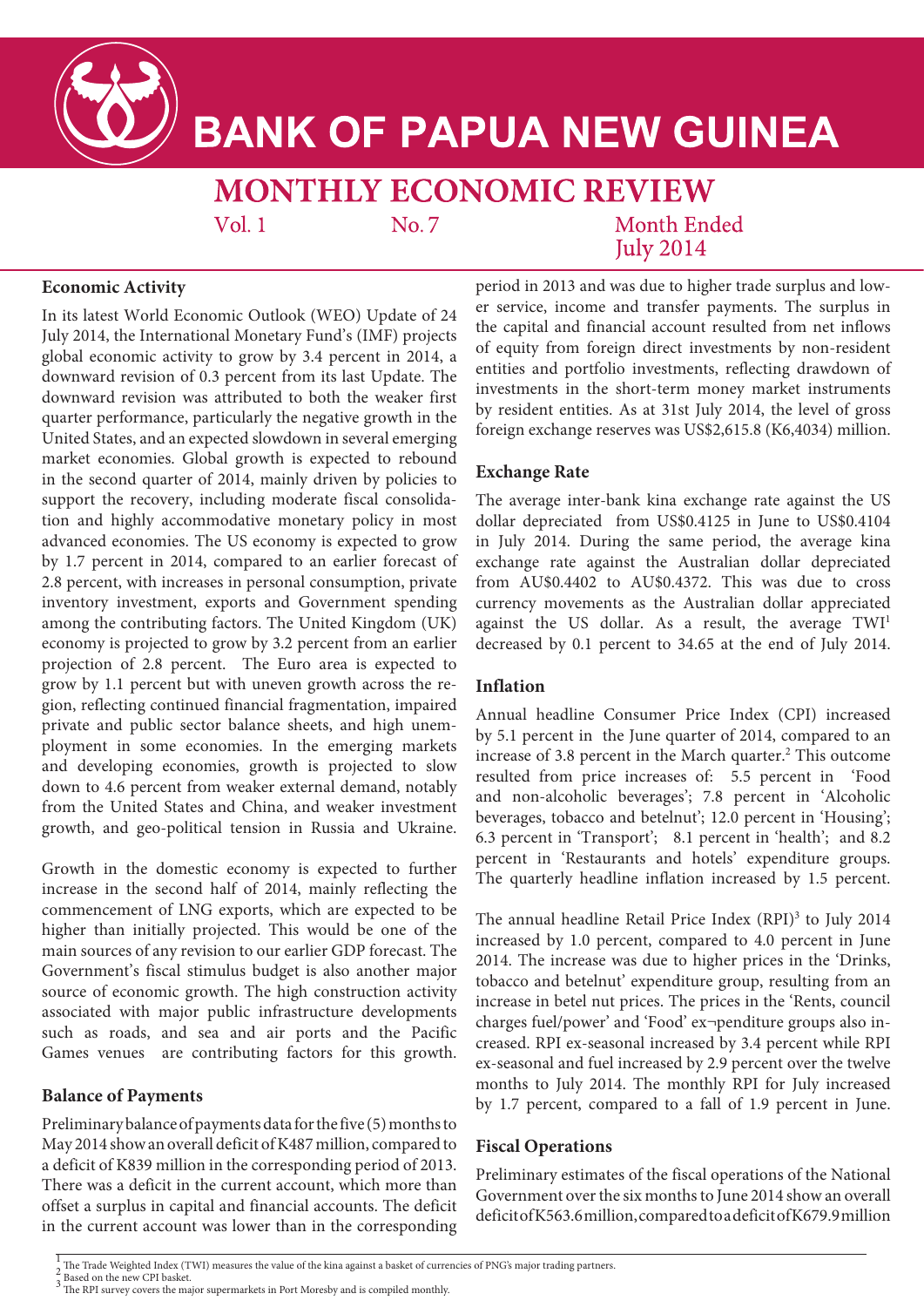in the corresponding period of 2013. This represents 1.4 percent of nominal GDP, and reflects higher expenditure, which more than offset an increase in revenue. The budget deficit of K563.6 million was financed through net domestic and external borrowing of K467.9 and K95.7 million, respectively.

Total revenue, including foreign grants, in the first half of 2014 was K4,723.0 million, 14.3 percent higher than the receipts collected in the corresponding period of 2013. This represents 37.2 percent of the budgeted revenue for 2014. The increase in revenue mainly reflected higher collections in tax receipts, which more than offset lower non-tax receipts and foreign grants. Total expenditure for the first six months to June 2014 was K5,286.6 million, 9.9 percent higher than in the corresponding period of 2013 and represents 35.2 percent of the budgeted appropriation for 2014.

#### **Domestic Interest Rates & Monetary Aggregates**

During the month of July 2014, Central Bank Bill (CBB) rates showed mixed trends, with the 28-day rate remaining constant at 1.89 percent, the 63-day rate increasing from 2.56 percent to 2.61 percent and the 91-day rate declining from 2.75 percent to 2.74 percent at the end of the month. The 182-day term had no allocation during the month. At the Treasury bill auction, the 182 and 365 days rates increased from 4.14 percent and 6.44 percent to 4.31 percent and 6.84 percent, respectively, at the end the month.

Broad money supply (M3\*) increased by 0.6 percent over the year to June 2014, compared to an increase of 7.7 percent in the corresponding period in 2013. The growth was due to increases in private sector credit and net credit to the Government. Over the year to 25th July 2014, average lending by banks increased by 18.0 percent to K9,507.1

million. The commercial bank deposits increased by K503.6 million to K18,875.2 million between December 2013 and week-ending 25th July 2014, reflecting net deposits by the mining, petroleum, government, transport, finance and other business sectors. Over the year to 25th July 2014, average deposits increased by 7.5 percent to K18,610.2 million.

#### **Monetary Policy**

The Bank continued to take a cautious approach by maintaining the Kina Fiacility Rate (KFR) at 6.25 percent for July . This was based on stable June RPI outcome, improvements in the overall fiscal and balance of payments positions.

#### **Financial System Stability**

As at the end of June 2014, total assets of the banking sector stood at K29.8 billion, of which the amount for the commercial banks is 91.8 percent, licensed financial institutions 4.3 percent, micro banks 0.7 percent and savings & loan societies 3.2 percent. Total deposits were K22.8 billion. Commercial banks accounted for 93.7 percent while licensed financial institutions, microfinance institutions and savings & loan societies accounted for 3.5 percent, 0.7 percent, and 2.1 percent, respectively. Total loans were K12.5 billion. The ratio of non-performing loans to total loans was 2.4 percent, whilst the ratio of non-performing loans to total assets was 1.0 percent.

The capital adequacy ratio for the banking sector was 29.7 percent, well above the minimum requirement of 12.0 percent. The return on assets was 2.9 percent and return on equity was 28.3 percent. These indicators show that the financial system in PNG is very sound.